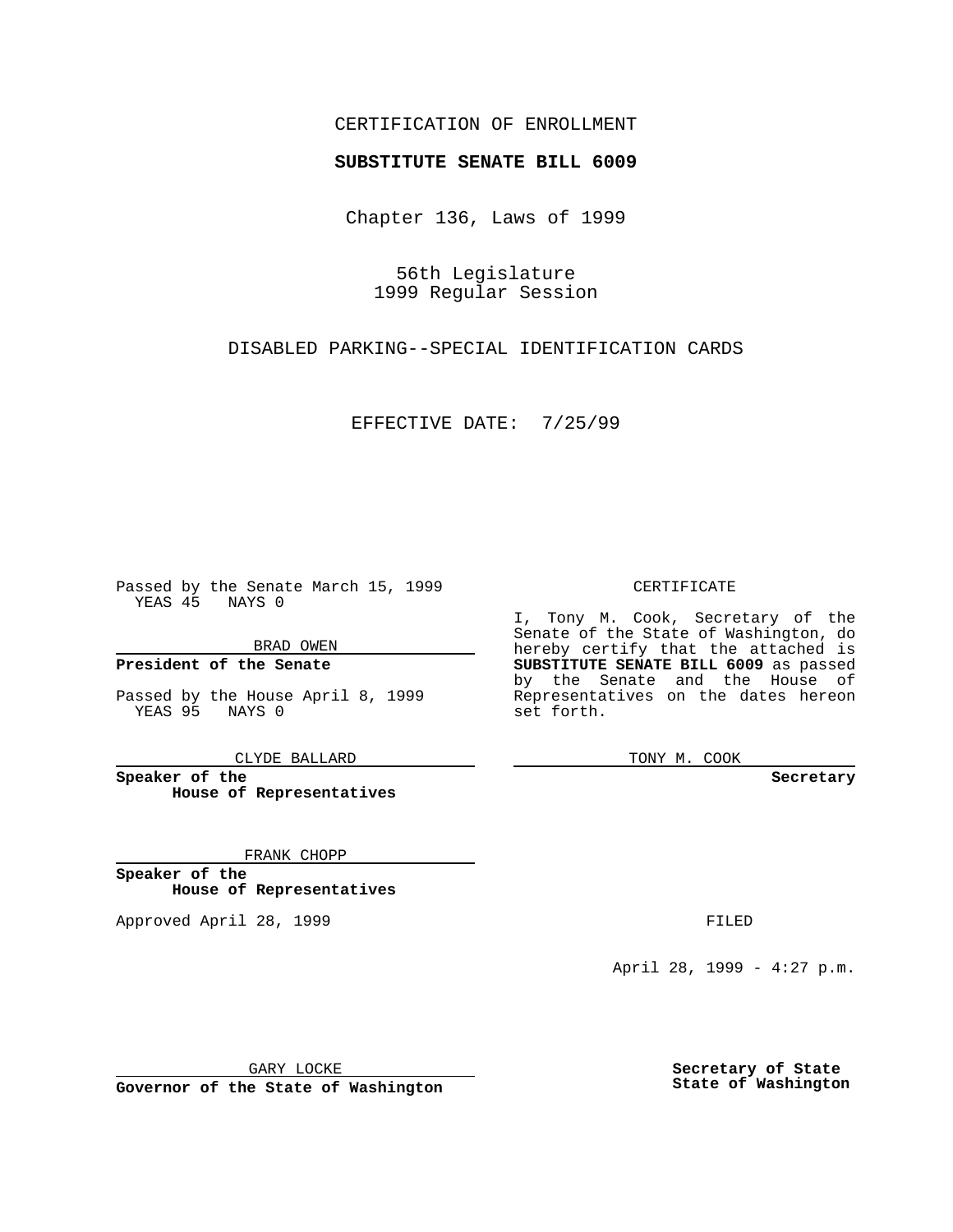# **SUBSTITUTE SENATE BILL 6009** \_\_\_\_\_\_\_\_\_\_\_\_\_\_\_\_\_\_\_\_\_\_\_\_\_\_\_\_\_\_\_\_\_\_\_\_\_\_\_\_\_\_\_\_\_\_\_

\_\_\_\_\_\_\_\_\_\_\_\_\_\_\_\_\_\_\_\_\_\_\_\_\_\_\_\_\_\_\_\_\_\_\_\_\_\_\_\_\_\_\_\_\_\_\_

Passed Legislature - 1999 Regular Session

### **State of Washington 56th Legislature 1999 Regular Session**

**By** Senate Committee on Transportation (originally sponsored by Senators Oke and Haugen; by request of Department of Licensing)

Read first time 03/05/99.

 AN ACT Relating to nonphoto identification cards for disabled parking; and amending RCW 46.16.381.

BE IT ENACTED BY THE LEGISLATURE OF THE STATE OF WASHINGTON:

 **Sec. 1.** RCW 46.16.381 and 1998 c 294 s 1 are each amended to read as follows:

 (1) The director shall grant special parking privileges to any person who has a disability that limits or impairs the ability to walk and meets one of the following criteria, as determined by a licensed physician:

10 (a) Cannot walk two hundred feet without stopping to rest;

 (b) Is severely limited in ability to walk due to arthritic, neurological, or orthopedic condition;

 (c) Is so severely disabled, that the person cannot walk without the use of or assistance from a brace, cane, another person, prosthetic device, wheelchair, or other assistive device;

(d) Uses portable oxygen;

 (e) Is restricted by lung disease to such an extent that forced expiratory respiratory volume, when measured by spirometry is less than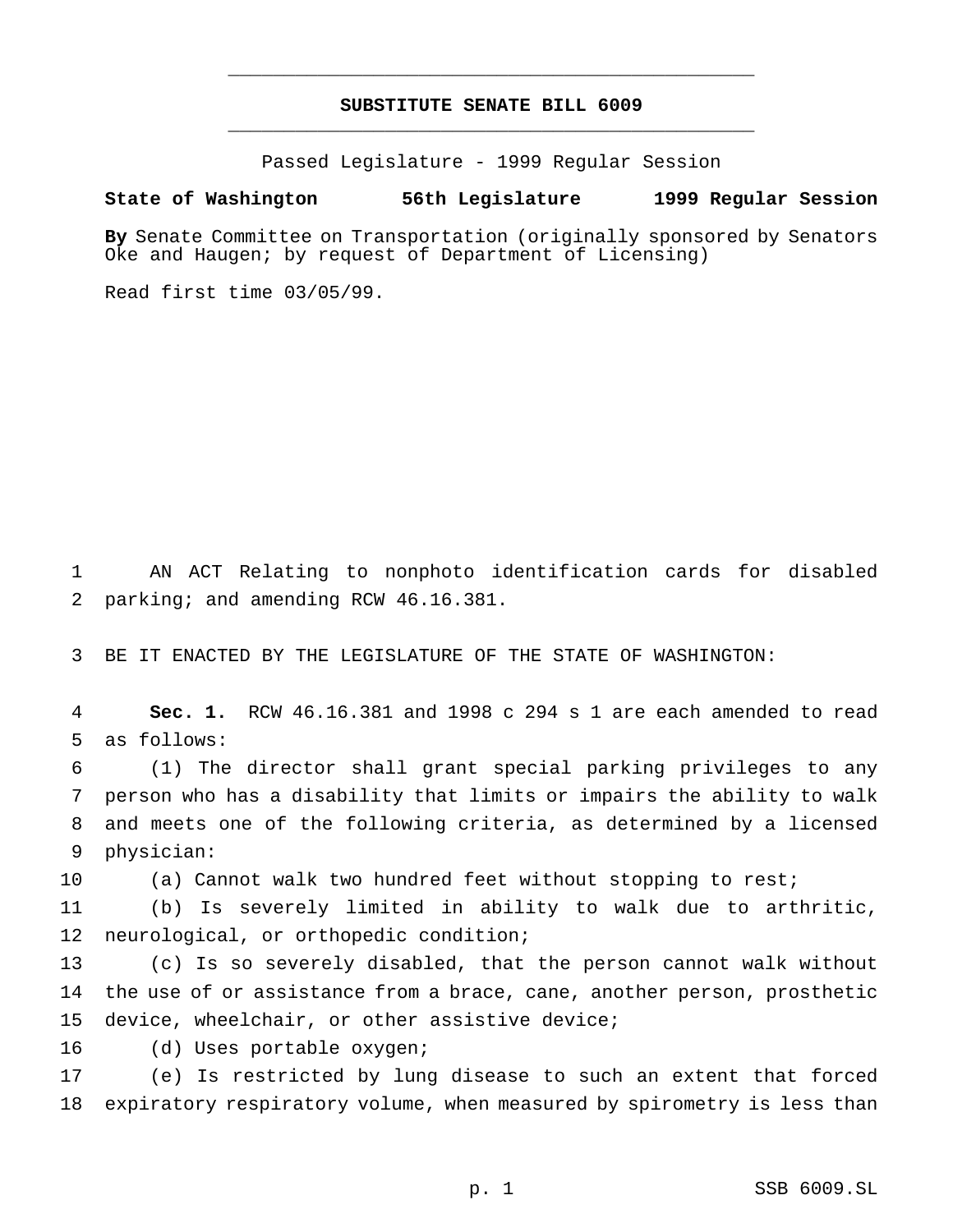one liter per second or the arterial oxygen tension is less than sixty mm/hg on room air at rest;

 (f) Impairment by cardiovascular disease or cardiac condition to the extent that the person's functional limitations are classified as class III or IV under standards accepted by the American Heart Association; or

 (g) Has a disability resulting from an acute sensitivity to automobile emissions which limits or impairs the ability to walk. The personal physician of the applicant shall document that the disability is comparable in severity to the others listed in this subsection.

 (2) The applications for disabled parking permits and temporary disabled parking permits are official state documents. Knowingly providing false information in conjunction with the application is a gross misdemeanor punishable under chapter 9A.20 RCW. The following statement must appear on each application form immediately below the physician's signature and immediately below the applicant's signature: "A disabled parking permit may be issued only for a medical necessity that severely affects mobility (RCW 46.16.381). Knowingly providing false information on this application is a gross misdemeanor. The penalty is up to one year in jail and a fine of up to \$5,000 or both."

 (3) Persons who qualify for special parking privileges are entitled to receive from the department of licensing a removable windshield placard bearing the international symbol of access and an individual serial number, along with a special identification card bearing the 25 (( $photography$ )) name( $(\tau)$ ) and date of birth of the person to whom the 26 placard is issued, and the placard's serial number. The special 27 identification card shall be issued no later than January 1, 2000, to all persons who are issued parking placards, including those issued for temporary disabilities, and special disabled parking license plates. By July 1, 2001, the department shall incorporate a photograph of the holder of the disabled parking permit into all special identification 32 cards issued after that date. The department, in conjunction with the 33 governor's committee on disability issues and employment, shall assess 34 options for issuing a photo identification card to each person who qualifies for a permanent parking placard, a temporary parking placard, or a special disabled parking license plate and report findings to the legislative transportation committee no later than December 31, 2000. The department shall design the placard to be displayed when the vehicle is parked by suspending it from the rearview mirror, or in the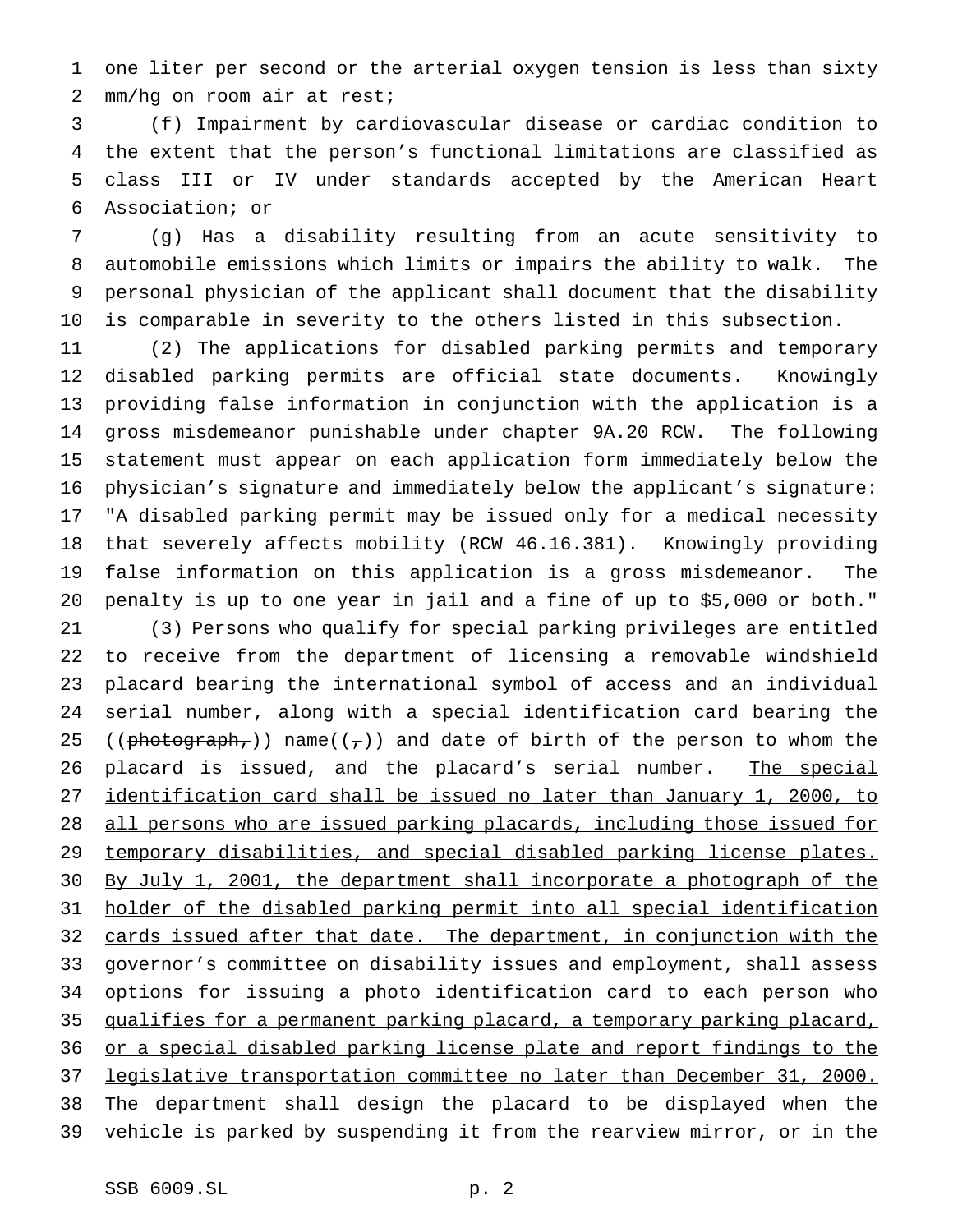absence of a rearview mirror the card may be displayed on the dashboard of any vehicle used to transport the disabled person. Instead of regular motor vehicle license plates, disabled persons are entitled to receive special license plates bearing the international symbol of access for one vehicle registered in the disabled person's name. Disabled persons who are not issued the special license plates are entitled to receive a second special placard upon submitting a written request to the department. Persons who have been issued the parking privileges and who are using a vehicle or are riding in a vehicle displaying the special license plates or placard may park in places reserved for mobility disabled persons. The director shall adopt rules providing for the issuance of special placards and license plates to public transportation authorities, nursing homes licensed under chapter 18.51 RCW, boarding homes licensed under chapter 18.20 RCW, senior citizen centers, private nonprofit agencies as defined in chapter 24.03 RCW, and vehicles registered with the department as cabulances that regularly transport disabled persons who have been determined eligible for special parking privileges provided under this section. The director may issue special license plates for a vehicle registered in the name of the public transportation authority, nursing home, boarding homes, senior citizen center, private nonprofit agency, or cabulance service if the vehicle is primarily used to transport persons with disabilities described in this section. Public transportation authorities, nursing homes, boarding homes, senior citizen centers, private nonprofit agencies, and cabulance services are responsible for insuring that the special placards and license plates are not used improperly and are responsible for all fines and penalties for improper use.

 (4) Whenever the disabled person transfers or assigns his or her interest in the vehicle, the special license plates shall be removed from the motor vehicle. If another vehicle is acquired by the disabled person and the vehicle owner qualifies for a special plate, the plate shall be attached to the vehicle, and the director shall be immediately notified of the transfer of the plate. If another vehicle is not acquired by the disabled person, the removed plate shall be immediately surrendered to the director.

 (5) The special license plate shall be renewed in the same manner and at the time required for the renewal of regular motor vehicle license plates under this chapter. No special license plate may be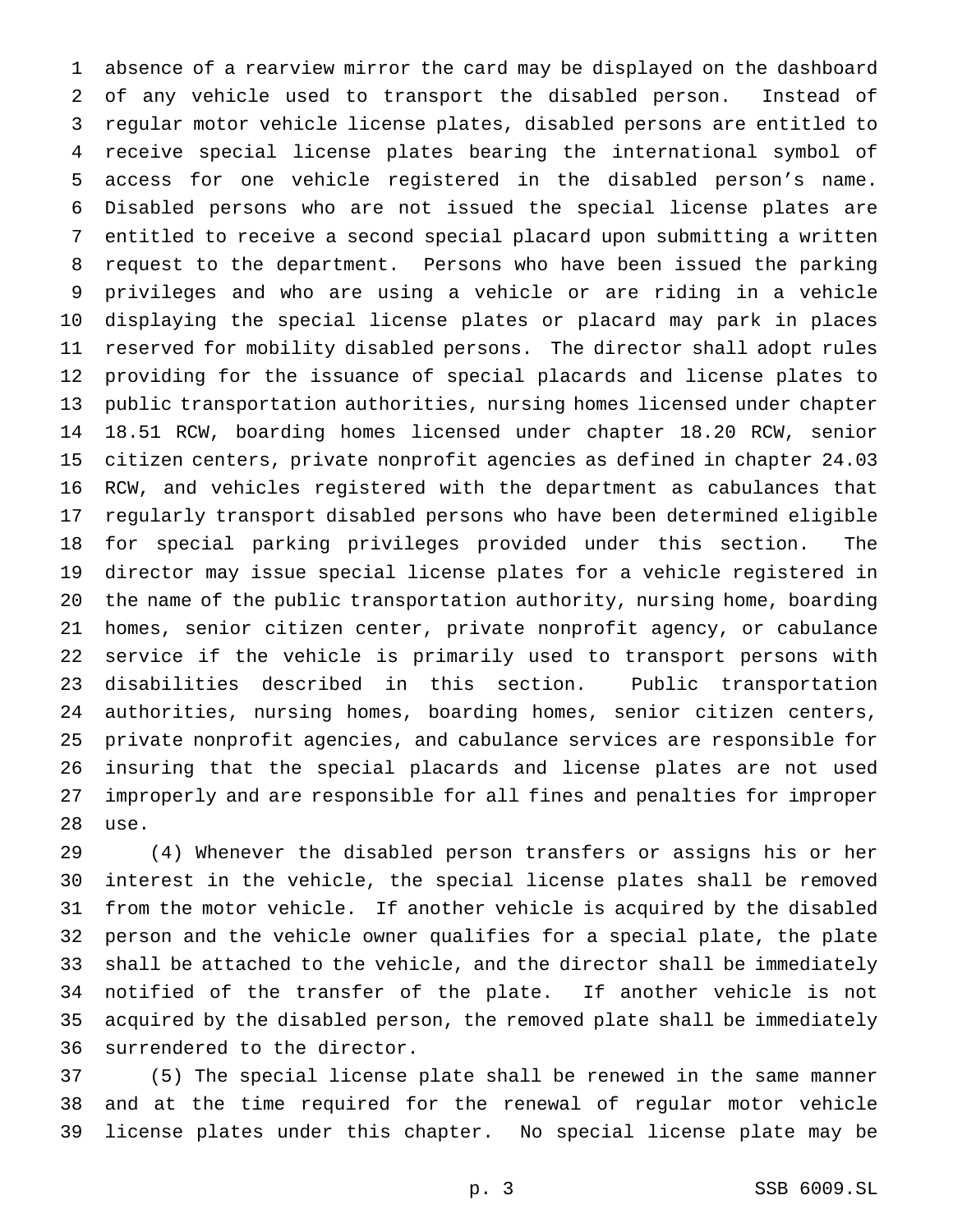issued to a person who is temporarily disabled. A person who has a condition expected to improve within six months may be issued a temporary placard for a period not to exceed six months. If the condition exists after six months a new temporary placard shall be issued upon receipt of a new certification from the disabled person's 6 physician. The permanent parking placard and ((photo)) identification card of a disabled person shall be renewed at least every five years, as required by the director, by satisfactory proof of the right to continued use of the privileges. In the event of the permit holder's 10 death, the parking placard and ((photo)) identification card must be immediately surrendered to the department. The department shall match and purge its disabled permit data base with available death record information at least every twelve months.

 (6) Each person who has been issued a permanent disabled parking permit on or before July 1, 1998, must renew the permit no later than July 1, 2003, subject to a schedule to be set by the department, or the permit will expire.

 (7) Additional fees shall not be charged for the issuance of the 19 special placards or the ((photo)) identification cards. No additional fee may be charged for the issuance of the special license plates except the regular motor vehicle registration fee and any other fees and taxes required to be paid upon registration of a motor vehicle.

 (8) Any unauthorized use of the special placard, special license 24 plate, or ((photo)) identification card is a traffic infraction with a monetary penalty of two hundred fifty dollars.

 (9) It is a parking infraction, with a monetary penalty of two hundred fifty dollars for a person to make inaccessible the access aisle located next to a space reserved for physically disabled persons. The clerk of the court shall report all violations related to this subsection to the department.

 (10) It is a parking infraction, with a monetary penalty of two hundred fifty dollars for any person to park a vehicle in a parking place provided on private property without charge or on public property reserved for physically disabled persons without a special license plate or placard. If a person is charged with a violation, the person shall not be determined to have committed an infraction if the person produces in court or before the court appearance the special license plate or placard required under this section. A local jurisdiction providing nonmetered, on-street parking places reserved for physically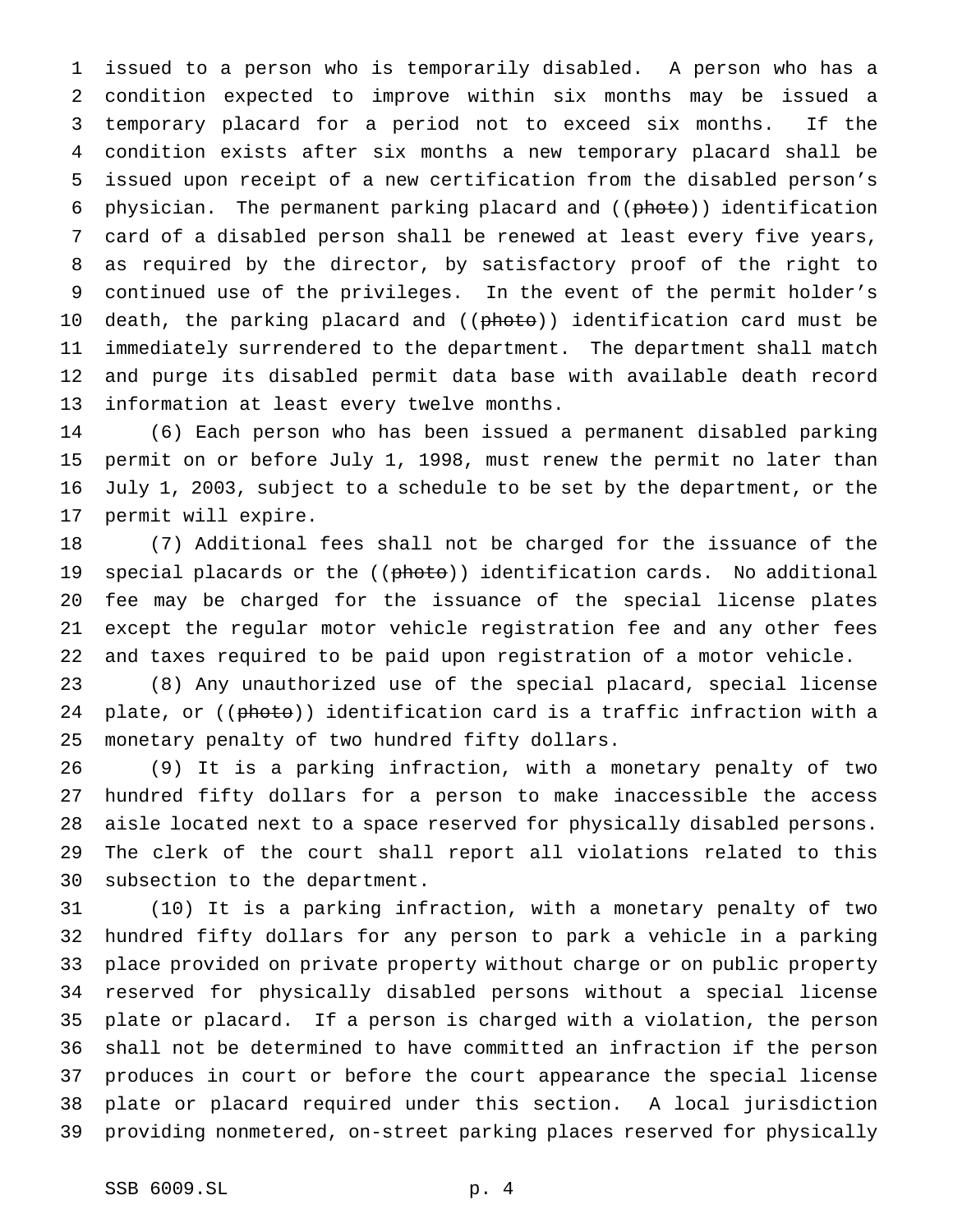disabled persons may impose by ordinance time restrictions of no less than four hours on the use of these parking places. A local jurisdiction may impose by ordinance time restrictions of no less than four hours on the use of nonreserved, on-street parking spaces by vehicles displaying the special parking placards. All time restrictions must be clearly posted.

 (11) The penalties imposed under subsections (9) and (10) of this section shall be used by that local jurisdiction exclusively for law enforcement. The court may also impose an additional penalty sufficient to reimburse the local jurisdiction for any costs it may have incurred in removal and storage of the improperly parked vehicle. (12) Except as provided by subsection (2) of this section, it is a traffic infraction with a monetary penalty of two hundred fifty dollars for any person willfully to obtain a special license plate, placard, or 15 ((photo)) identification card in a manner other than that established under this section.

 (13)(a) A law enforcement agency authorized to enforce parking laws may appoint volunteers, with a limited commission, to issue notices of infractions for violations of this section or RCW 46.61.581. Volunteers must be at least twenty-one years of age. The law enforcement agency appointing volunteers may establish any other qualifications the agency deems desirable.

 (b) An agency appointing volunteers under this section must provide training to the volunteers before authorizing them to issue notices of infractions.

 (c) A notice of infraction issued by a volunteer appointed under this subsection has the same force and effect as a notice of infraction issued by a police officer for the same offense.

 (d) A police officer or a volunteer may request a person to show 30 the person's ((photo)) identification card or special parking placard when investigating the possibility of a violation of this section. If the request is refused, the person in charge of the vehicle may be issued a notice of infraction for a violation of this section.

 (14) For second or subsequent violations of this section, in addition to a monetary fine, the violator must complete a minimum of forty hours of:

 (a) Community service for a nonprofit organization that serves the disabled community or persons having disabling diseases; or